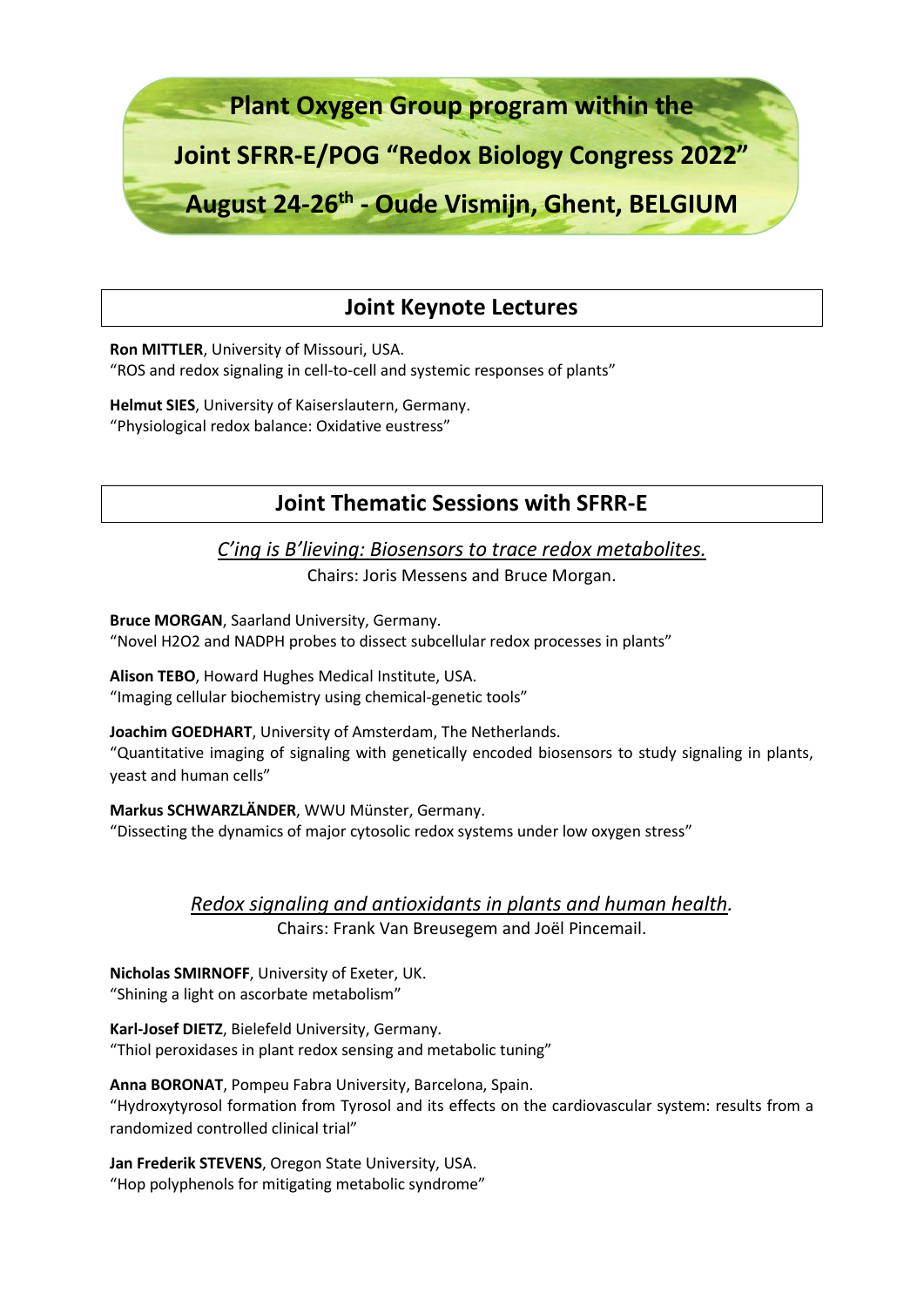# **Plant Oxygen Group Sessions**

## *Opening Lecture*

**Marc VAN MONTAGU**, Ghent University, Belgium. "Lessons learned from plant evolution"

## *Session 1: Concepts and directions in redox signaling research in plants*

**Christine H. FOYER**, University of Birmingham, UK. "Roles for redox processes in adaptation to a high  $CO<sub>2</sub>$  world"

**Szilvia Z. TOTH**, Biological Research Centre, Szeged, Hungary. "Chloroplastic ascorbate content is a modulator of the plant metabolome"

**Jérémy COUTURIER**, Université de Lorraine, France. "3-mercaptopyruvate sulfurtransferases: new actors in sulfur trafficking and H2S mediated-redox signaling in plants?"

**Patrick WILLEMS**, Ghent University, Belgium. "Monitoring the degree of cysteine oxidation using data-independent acquisition"

## *Session 2: ROS, RNS and redox-active gases in development and plant physiology*

**Romy SCHMIDT**, University of Bielefeld, Germany. "Integration of redox signals into hypoxia signaling in Arabidopsis thaliana"

**Eliana MOLINA MOYA**, Estación Experimental del Zaidín (CSIC), Granada, Spain. "NO and Phytoglobins role in Arabidopsis-Fusarium oxysporum interaction"

**Yosef FICHMAN**, University of Missouri, USA. "Phytochrome B regulates reactive oxygen signaling during abiotic and biotic stress in plants"

**Gad MILLER**, Bar Ilan University, Israel.

"Pollen fertility and the role of ROS and redox homeostasis in heat stress tolerance during sexual reproduction"

**Stanisław KARPINSKI**, Warsaw University of Life Sciences (SGGW), Poland.

"Aboveground plant-to-plant electrical signaling and ROS waves regulates network and systemic acquired acclimation"

### *Session 3: Redox signaling in the abiotic stress response of plants*

**Ann CUYPERS**, University of Hasselt, Belgium.

"The cellular redox status and signal transduction in cadmium-induced acclimation responses"

**Triin VAHISALU**, University of Helsinki, Finland.

"OZ.26 is a novel receptor central for plant abiotic and biotic stress tolerance"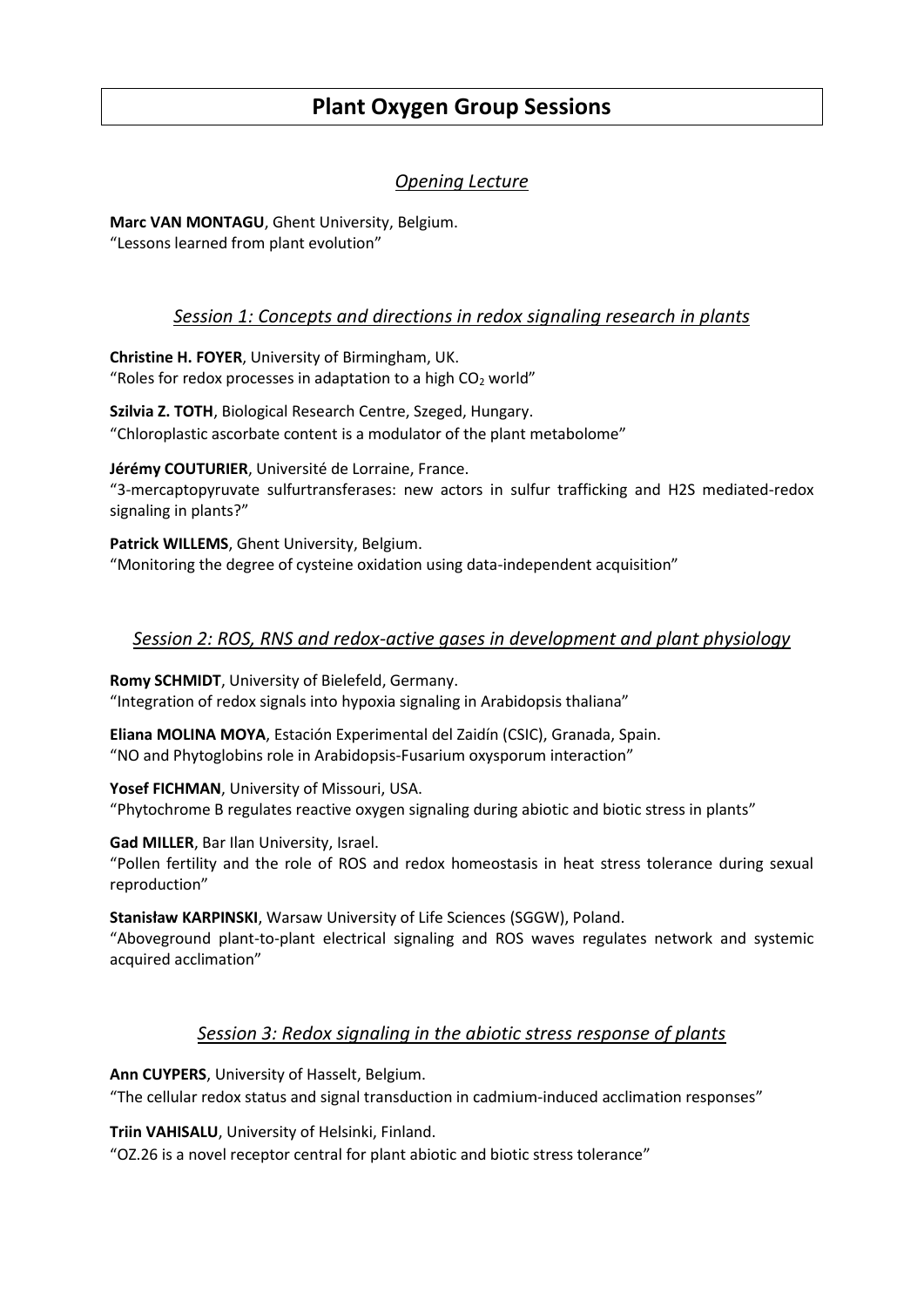**Jean-Philippe REICHHELD**, CNRS UMR5096, Perpignan, France. "Glutathione-mediated redox regulation of plant response to high temperature"

## *Session 4: Redox signaling in (a)biotic stress responses*

**Gary LOAKE**, University of Edinburgh, UK.

"S-nitrosylation regulates immunity against infection across life kingdoms"

**Laura ZSIGMOND**, Biological Research Centre, Szeged, Hungary. "Characterization of mitochondrial electron transport mutants under stress conditions"

**Pablo ALBERTOS**, University of Salamanca, Spain.

"ANAC089 transcription factor is an ABA and redox molecular player during seed germination and stress"

**José Manuel UGALDE**, University of Bonn, Germany.

"Endoplasmic reticulum oxidoreductin (ERO) provides resilience against reductive stress and hypoxic conditions by mediating luminal redox dynamics"

**Sabine LÜTHJE**, University of Hamburg, Germany.

"Cellular responses of maize roots to long-term cadmium exposure: Alterations in class III peroxidases, tonoplast and plasma membrane sub-proteomes"

## *Session 5: Oxidative stress in algae and symbiotic organisms*

**M. Esther PEREZ-PEREZ**, University of Sevilla, Spain.

"New insights into the redox regulation of autophagy in the single-cell microalga *Chlamydomonas reinhardtii*"

**Anna CACCAMO**, University of Liege, Belgium.

"Ascorbate peroxidase 2 of Chlamydomonas reinhardtii is involved in the regulation of the plastocyanin levels"

#### **Stéphane ROBERTY**, University of Liege, Belgium.

"Influence of nitrogen availability and form on sensitivity to heat and light stress in coral endosymbionts"

#### **Pierre FRENDO**, Université Côte d'Azur, France.

"Redox-sensitive fluorescent biosensors detect the symbiotic bacteria Sinorhizobium meliloti intracellular redox changes under free-living and symbiotic lifestyles"

## *Session 6: Reactive oxygen species and organellar signaling*

**Olivier VAN AKEN**, University of Lund, Sweden.

"The different ways in which plants (try to) keep a happy mitochondrial pool"

**Su-Mai YU**, Academia Sinica, China.

"Mitochondrial retrograde signaling regulates hypoxia tolerance in rice"

**Finja BOHLE**, Technical University Kaiserslautern, Germany.

"Chloroplasts lacking class I glutaredoxins - Unraveling the function of GRXC5 in Physcomitrium patens"